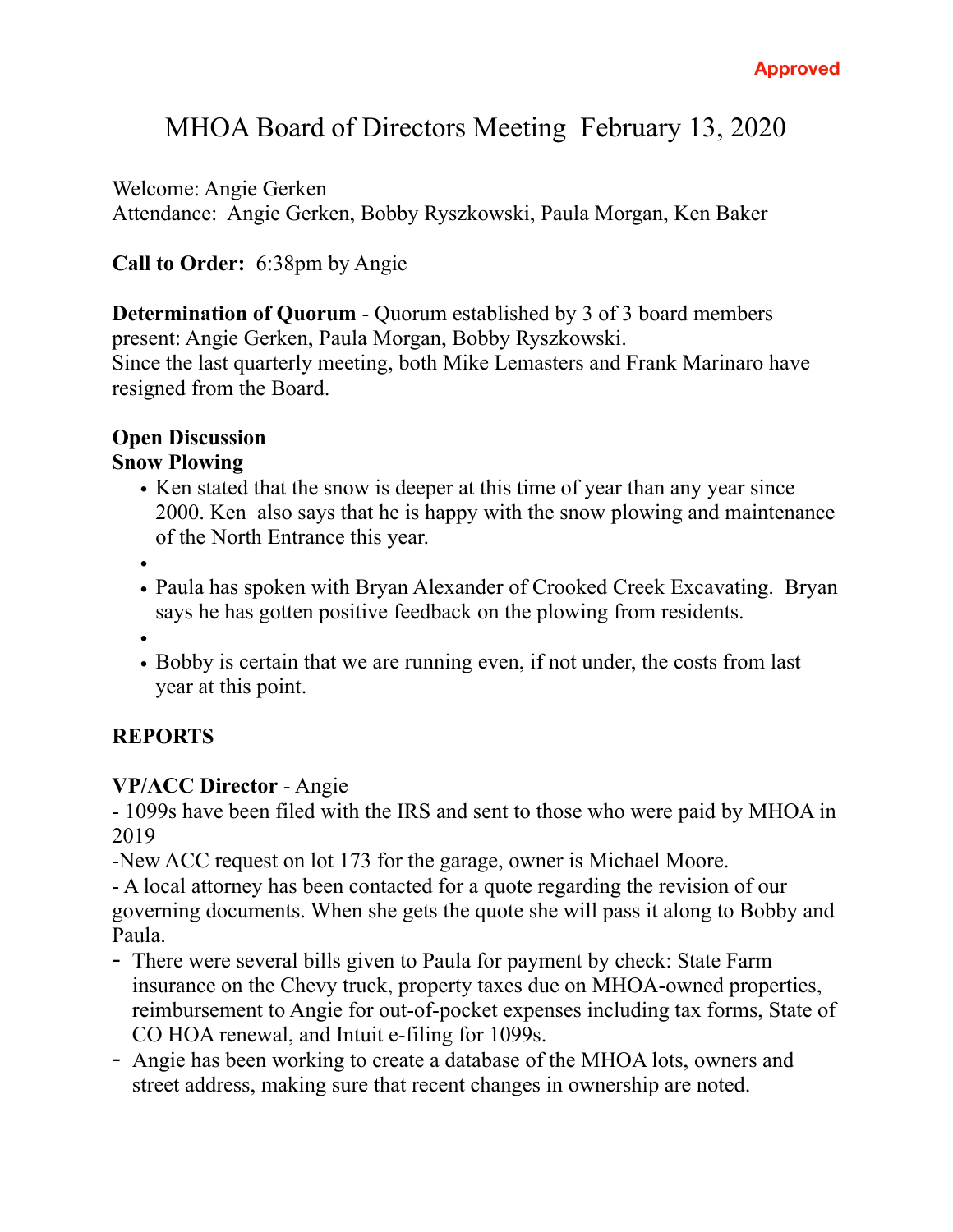#### **Secretary** - Paula

-

Preparing for the mailing of annual meeting reminder postcards. Address labels will be needed.

#### **Financial Report** - Angie

The books are current and reconciled to the penny. Checking Account Balance: \$3340.06 Savings Account Balance: \$41605.50

#### **At-Large** - Bobby

Last month's bill from Crooked Creek (Bryan Alexander) was \$1800.

A snowmobile trailer is parked at the end of the driveway at a home at the north end of Michigan Hill Rd. Bobby contacted the homeowner on Feb 10th to get it removed as it is in a bad spot for plowing as well as for anyone driving past it. The driveway of this home was completely drifted in, prevent the trailer from being parked on the owners property. The trailer also has a lock, preventing it from being easily towed.

Fire mitigation: Rob Skelton has a plan to have the property owners allow cutting on their properties by other property owners. There would have to be some kind of waiver for people cutting wood to sign. MHOA itself would not be responsible for these arrangements.

#### **OLD BUSINESS** - as above

#### **NEW BUSINESS**

**County Road complaints**: MHOA is not responsible for the county roads. Property owners here need to be aware of the weather at all times and plan accordingly.

The county was keeping up pretty well earlier in the winter, but they have had some equipment problems and there is a rumor that their budget may be getting tight causing them to cut back on weekend and overtime hours for operators. MHOA members should write the Park County Commissioners and attend the Commissioner meetings to complain about delays in plowing the county roads.